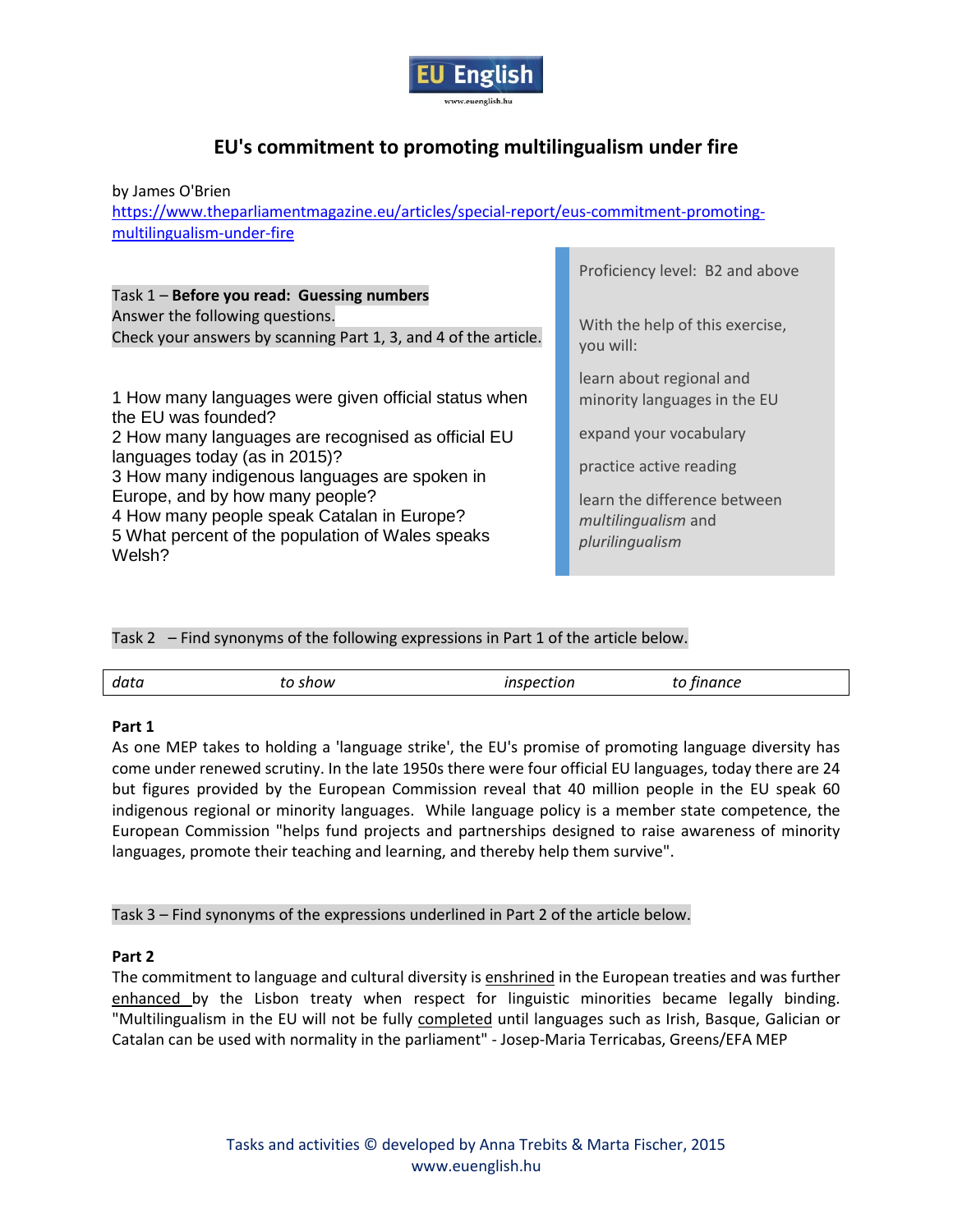

The issue of the EU's treatment has come to the fore recently following Irish GUE/NGL MEP Liadh Ní Riada's decision to begin a 'stailc teanga' (language strike) for the duration of seachtain na Gaeilge (Irish language week) to raise awareness of the status afforded to the Irish language within the EU institutions. Irish became an official working language of the EU in 2007 but was immediately granted renewable fiveyear derogations. This derogation exempts EU institutions from providing full translation and interpretation services, as is obligatory for all other working languages.

Task 4 – Fill in the blanks by using the correct form of the verbs missing in the text. The first letter of each missing verb is given to you.

# **Part 3**

Catalan MEP Josep-Maria Terricabas **o**…………………………… his full support to Ní Riada and said his language confronts similar "discrimination", despite Catalan not **e**……………………………… full 'official' status. Estimates of the number of native Catalan speakers in Andorra, France, Spain and Italy **r**…………………………………………. from between four and five million people. Terricabas told the Parliament Magazine, "Catalans have been **s**…………………………………………for the official recognition of our language in the European institutions for years" and is clear that Spanish representatives are to **b**…………………………………….for a lack of progress in this regard. Terricabas added that the fight for language recognition was part of the reason "we are working to have our own independent state".

# Task 5 – **True of false?**

Read Part 4 of the article and decide whether the following statements are true or false. Underline the key expressions that helped you decide.

1 The president of the Parliament promised to take a critical look at the current status of the Welsh language in the European Parliament.

2 Multilingualism has gained an increasingly high profile in the European Commission.

3 Davyth Hicks questioned the legal base of how multilingualism is handled by the Member States in EU primary law.

# **Part 4**

Jill Evans, a Welsh Greens/EFA MEP is keen to emphasize that, "Many so-called 'minority' languages are actually more widely spoken than some official EU languages." Welsh is spoken by approximately 500,000 people or 19 per cent of the population of Wales and Evans notes that this is higher than the numbers that speak Irish or Maltese. She highlights that, "Welsh is already a co-official EU language which means it can be used in meetings of the council and other EU bodies but not in the parliament. "This is a situation the parliament president Martin Schulz pledged to examine during his re-election campaign last year."

Davyth Hicks, secretary general of the European language equality network (ELEN) queried the legality of the current approach to language diversity being adopted: "How can the EU and the member states ratify the Lisbon treaty and the charter of fundamental rights, which clearly states that they must "respect" linguistic diversity and that discrimination is prohibited, when we see co-official, regional, and even official languages such as Irish, are being undermined?" He adds that Europe could be a leader in "reversing language endangerment" in what has become "a global crisis", but it must "act meaningfully to safeguard its own linguistic diversity".